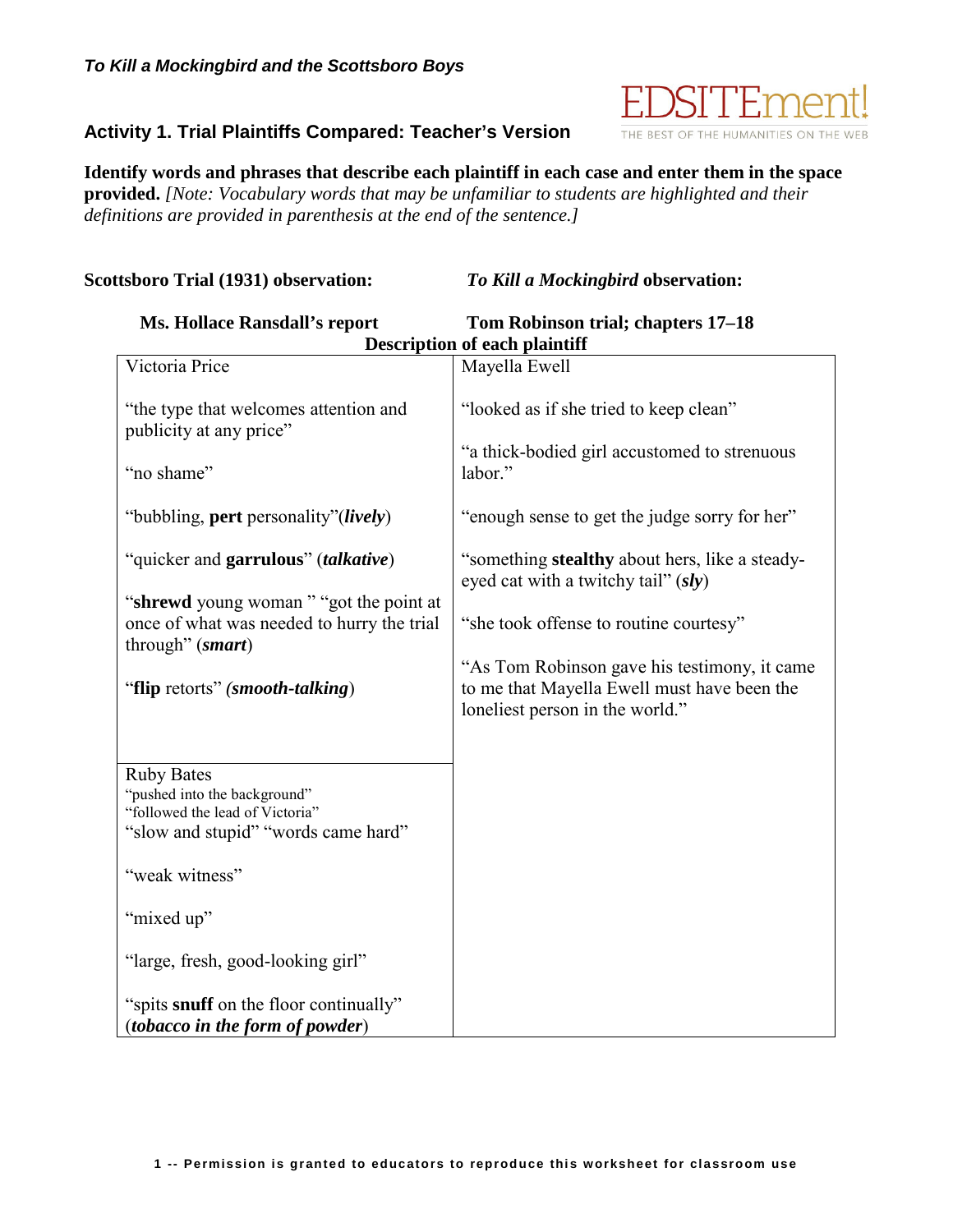## *To Kill a Mockingbird and the Scottsboro Boys*

**Identify words and phrases that describe each plaintiff in each case and enter them in the space provided.** 

**Scottsboro Trial (1931) observation:** *To Kill a Mockingbird* **observation:** 

| <b>Ms. Hollace Ransdall's report</b>   | Tom Robinson trial; chapters 17–18 |  |
|----------------------------------------|------------------------------------|--|
| Description of each plaintiff's family |                                    |  |

| Victoria Price's Family                                                                                                    | Mayella Ewell's Family                                                                                                                           |
|----------------------------------------------------------------------------------------------------------------------------|--------------------------------------------------------------------------------------------------------------------------------------------------|
| "little unpainted shack"                                                                                                   | "lived as guests of the county"                                                                                                                  |
| "separated from her husband"                                                                                               | "numerous offspring" (children)                                                                                                                  |
| "professes flamboyant devotion" (showy)                                                                                    | "congenital defects" (hereditary)                                                                                                                |
| Mill workers "every other week laid off"                                                                                   | "diseases <b>indigenous</b> to the filthy surroundings"<br>(native)                                                                              |
| "running a speakeasy on the side with a<br>married man" (place to sell and drink<br><i>illegal alcohol</i> )               | "their relief check was far from enough to feed<br>the family" (welfare)                                                                         |
|                                                                                                                            | "the younger children had perpetual colds and<br>suffered from chronic ground-itch"                                                              |
| Ruby Bates' Family                                                                                                         |                                                                                                                                                  |
| "no father"                                                                                                                | (The itching eruption caused by hookworm<br>disease, a condition where larvae enter the                                                          |
|                                                                                                                            | body through the skin or in contaminated food                                                                                                    |
| "bare unpainted shack"                                                                                                     | or water and migrate to the small intestine                                                                                                      |
| "lived among the Negroesmixed with<br>them"                                                                                | where, as adults, they attach to the mucosa and<br>ingest blood; symptoms may include abdominal<br>pain, diarrhea, colic or nausea, and anemia.) |
|                                                                                                                            |                                                                                                                                                  |
| "neither mother nor daughter showed<br>signs of regarding the alleged experience<br>as anything to be deplored" (unproven) | "No friends"                                                                                                                                     |
| "discussed the case matter-of-factly"                                                                                      |                                                                                                                                                  |
| "publicityimpressed them greatly"                                                                                          |                                                                                                                                                  |

**Engage in a discussion comparing the plaintiffs and their families. Answer the following discussion questions using the words and phrases gathered as evidence to support your responses. (Answers will vary.):**